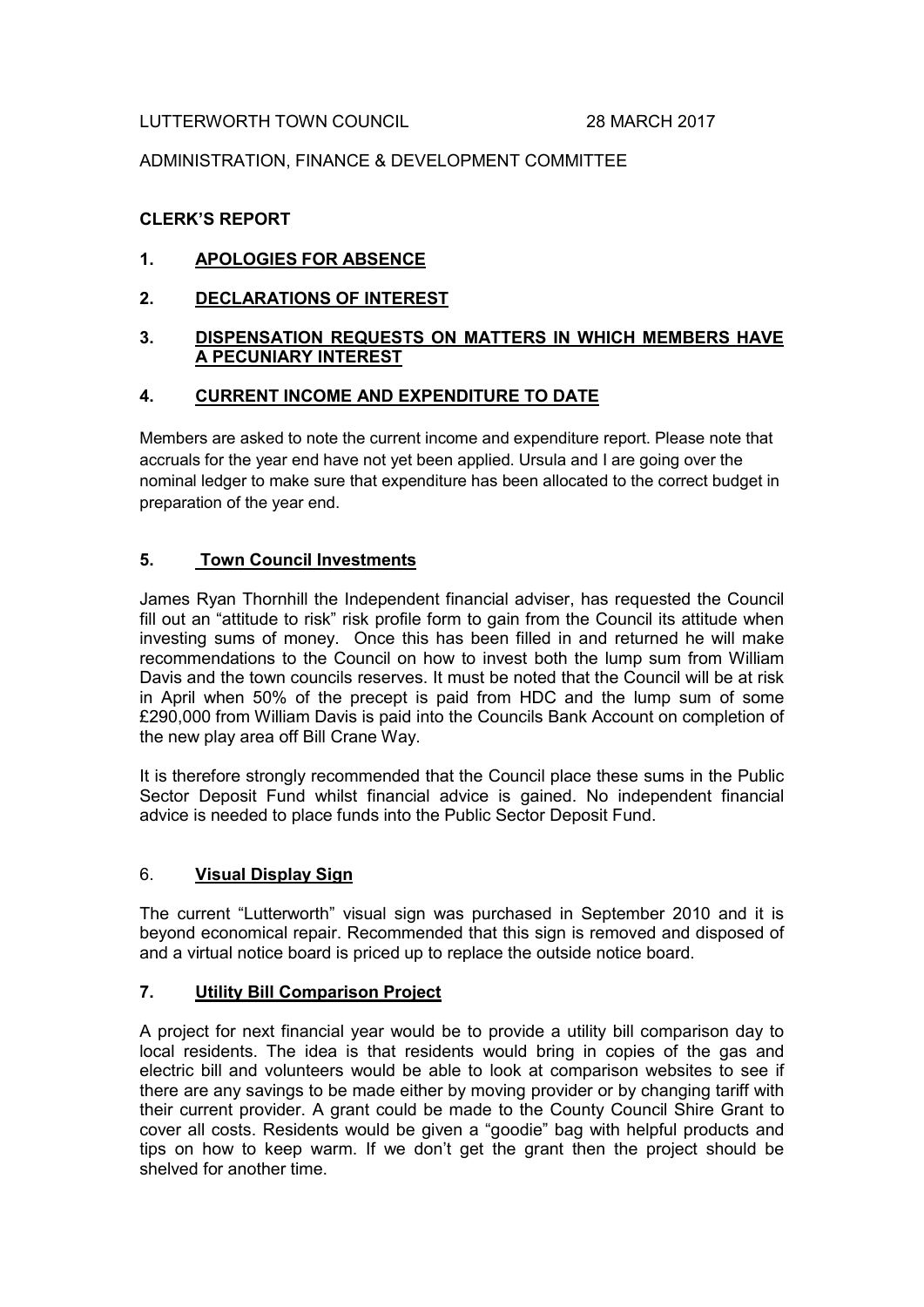# 8. The Lutterworth App Project

Another proposed project for next year is the Lutterworth App. I have attached the proposal with costs which are £597 for the first year and £348 per annum after that. These proposals have been budgeted for.

## 9. Cemetery Opening Event - Costs

It is recommended that £500 is allocated from the cemetery construction budget for the official opening due to be held early May 2017. This will cover invites, food and drink etc.

# 10. ACCOUNTS PACKAGE REPORTING INFORMATION

As brought forward from the last meeting, Cllr N Ackerley would like to change the layout of the current report. This is possible however each nominal code would need to be renumbered and with there being over 12 years. Rialtas Business Software the package providers can carry out this task at year end ready for the new financial year. This will be at a cost of between £75 and £150 depending on how much work is involved. .

# 11. PRIORITISATION OF TASKS

Currently there are a lot of outstanding tasks as attached. This plus the normal day to day running of the office can cause stress. Cllr N Ackerley would like to discuss the priorities.

# 12. CLEANING SHOW

I attended the Cleaning show at the excel centre with Mark. We both found it very useful and found two companies who can build a bespoke watering system that will not only water the floral displays but will clean bus shelters and road signs and also add an ionising system to clean windows. One Quote from a recommended supplier has been received and after meeting the other company I would have doubts they could supply the same quality of equipment. I have attached the quote obtained which is recommended to be accepted and will be paid for from the savings made to the summer bedding of £3,000 plus the remaining funds out of the vehicle replacement reserve.

## 13. REDUCTION OF MILEAGE ALLOWANCE

Currently the Council pays 65p per mile. The government tax free allowance is set at 45p per mile which means that 20p is taxable and a p11d form needs to be completed which is unnecessary and takes up considerable admin time. It is recommended that as from 1st April 2017 the mileage allowance is set at 45p per mile in accordance with HMRC mileage allowance.